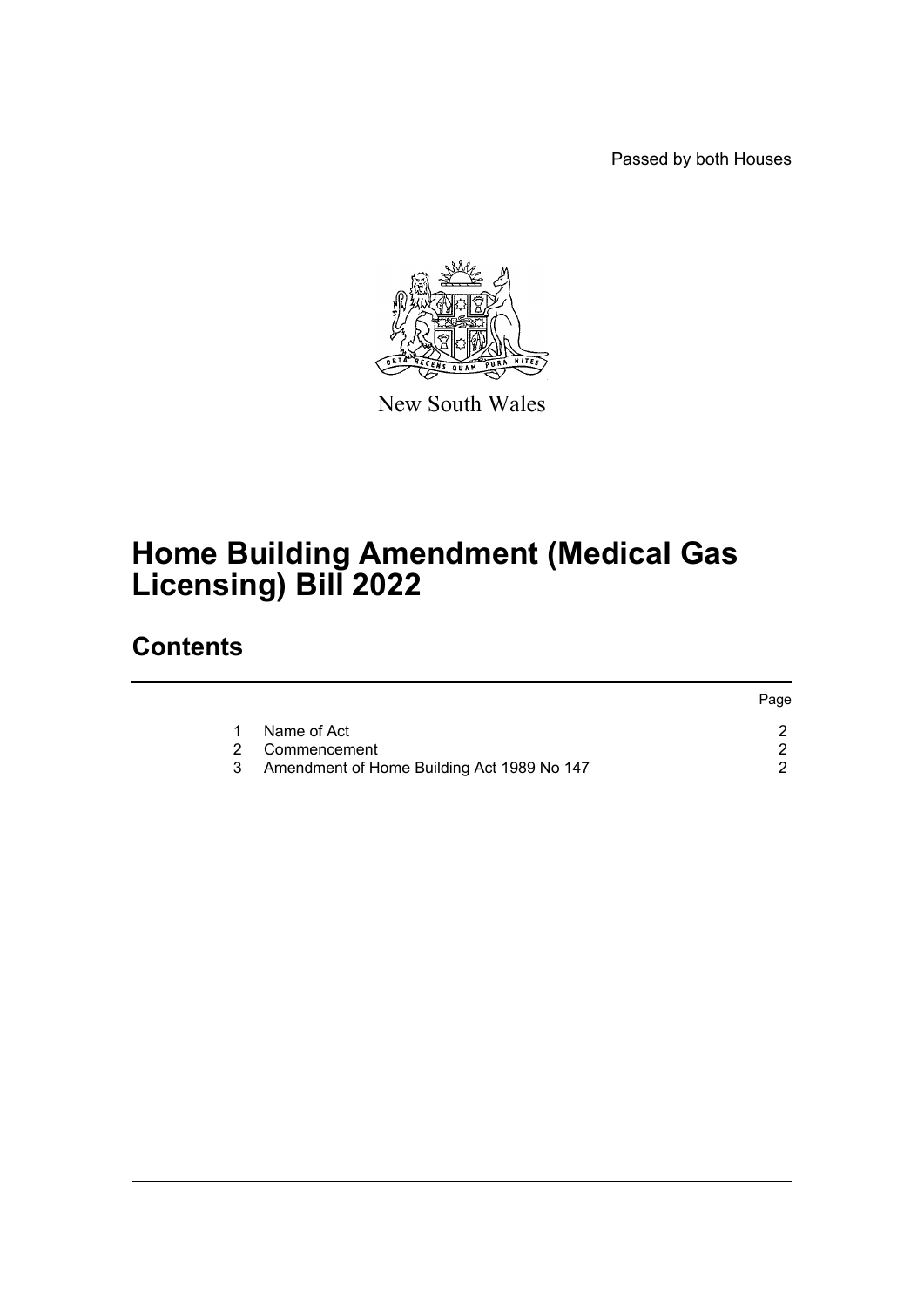*I certify that this public bill, which originated in the Legislative Assembly, has finally passed the Legislative Council and the Legislative Assembly of New South Wales.*

> *Clerk of the Legislative Assembly. Legislative Assembly, Sydney, , 2022*



New South Wales

## **Home Building Amendment (Medical Gas Licensing) Bill 2022**

Act No , 2022

An Act to amend the *Home Building Act 1989* to extend the transitional period relating to certain licence requirements for medical gas related work.

*I have examined this bill and find it to correspond in all respects with the bill as finally passed by both Houses.*

*Assistant Speaker of the Legislative Assembly.*